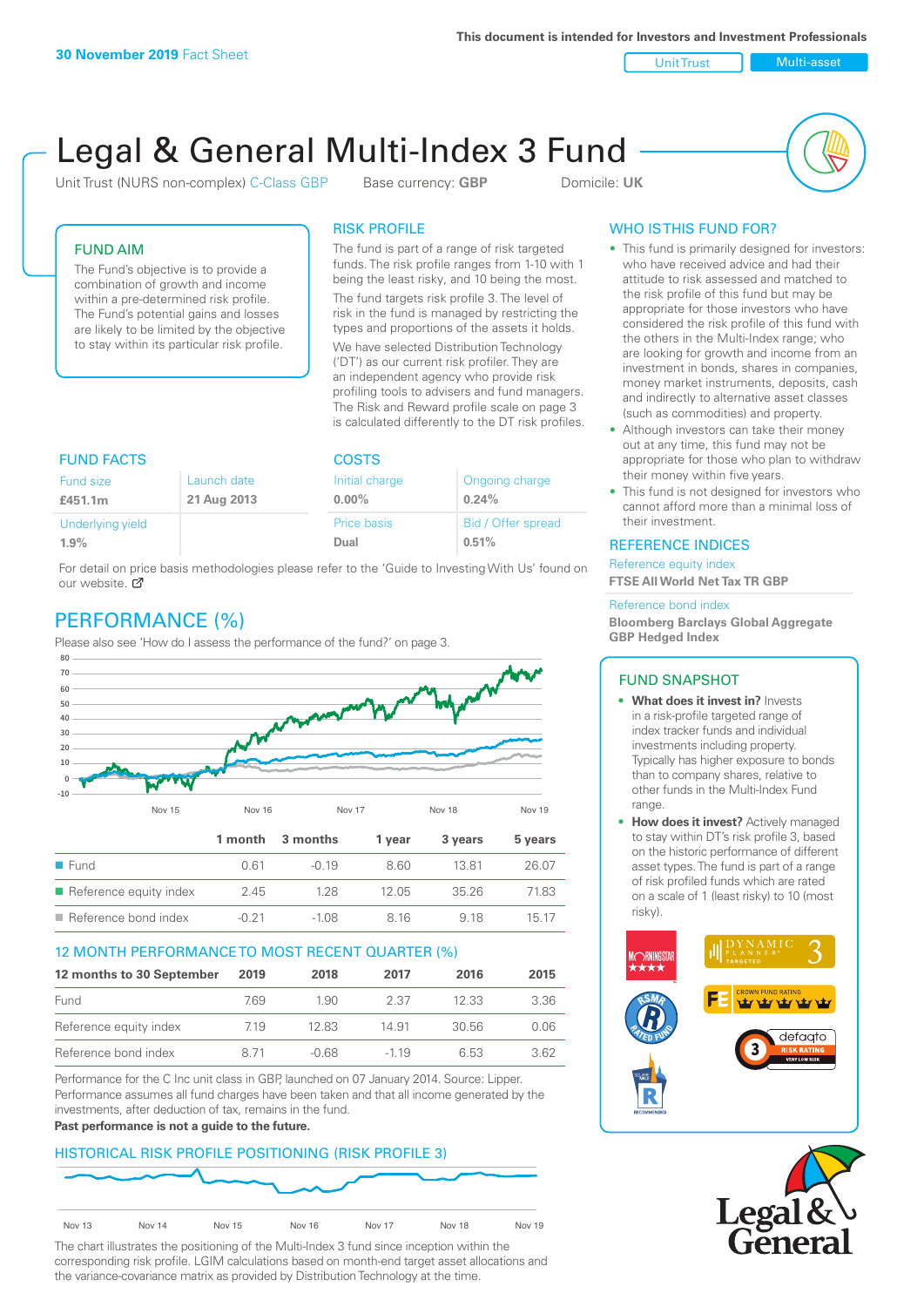# Legal & General Multi-Index 3 Fund

Unit Trust (NURS non-complex) C-Class GBP

# PORTFOLIO BREAKDOWN

All data source LGIM unless otherwise stated. Totals may not sum due to rounding.





## FUND MANAGERS

The fund managers have responsibility for managing the multi-index fund range. They are part of the Multi-Asset Funds (MAF) team in LGIM. This team focuses on designing and managing multi-asset funds that are tailored to match the specific objectives of various client types. The team sits within a wider Asset Allocation team which combines both depth of experience with a broad range of expertise from different fields, including fund management, investment consulting and risk management roles.

# TOP 10 HOLDINGS (%)

| L&G Sterling Corporate Bond Index Fund                           | 10.5 |
|------------------------------------------------------------------|------|
| <b>LGIM Global Corporate Bond Fund</b>                           | 8.6  |
| L&G Global Inflation Linked Bond Index Fund                      | 8.5  |
| L&G All Stocks Gilt Index Trust                                  | 8.1  |
| L&G US Index Trust                                               | 5.9  |
| L&G Short Dated Sterling Corporate Bond Index Fund               | 5.4  |
| <b>L&amp;G UK Index Trust</b>                                    | 4.9  |
| L&G Emerging Markets Government Bond (US\$) Index Fund           | 4.6  |
| L&G Japan Index Trust                                            | 3.6  |
| L&G Emerging Markets Government Bond (Local Currency) Index Fund | 3.4  |